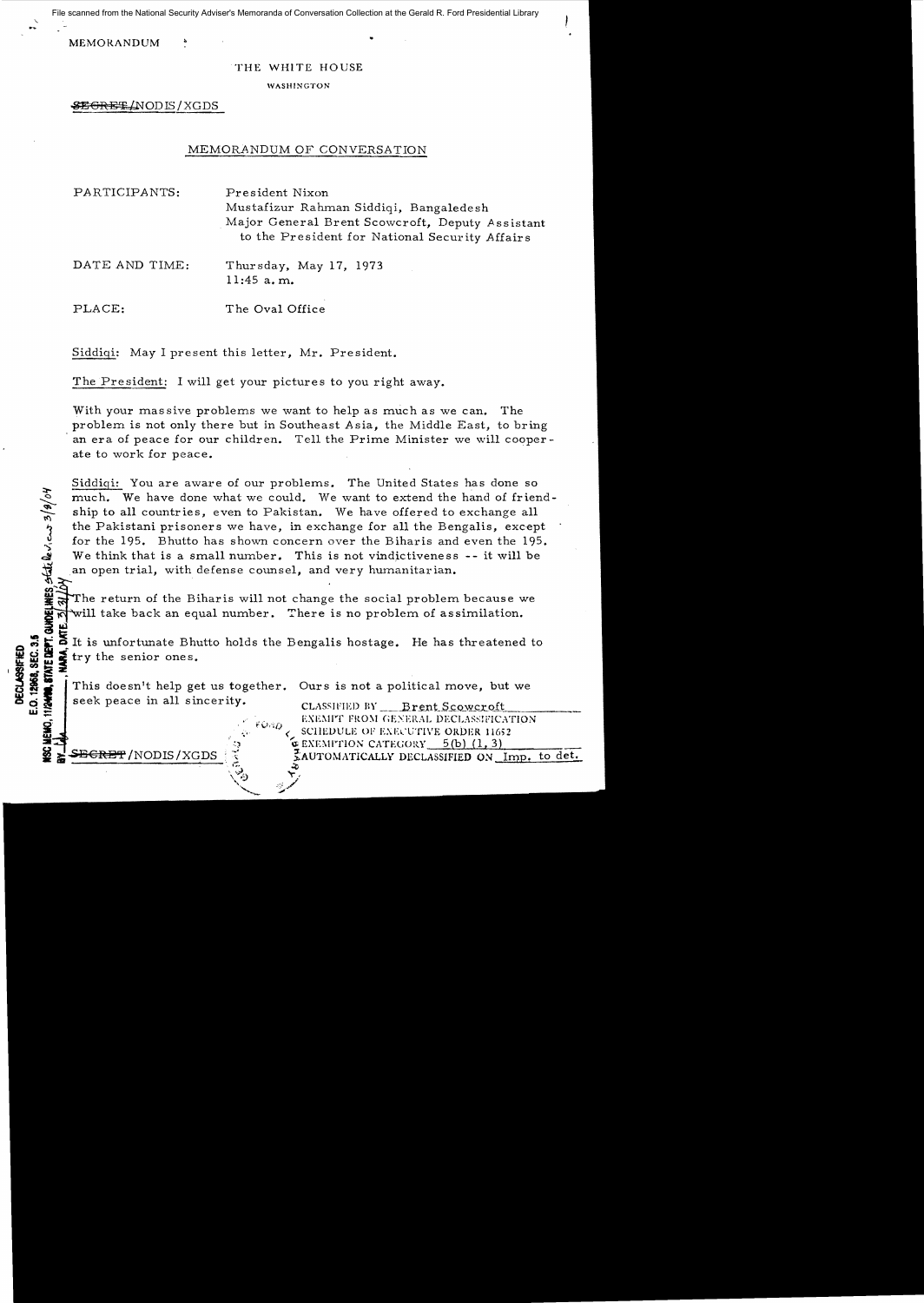## <del>SECRET</del>/NODIS/XGDS 2

I want to thank you for your message to Congress on the recognition of Bangladesh. We believe it should be settled this way: You take your people, we take ours.

The President: We want good relations with all the countries in the area. This is a delicate thing when we intervene, but you should talk with our experts. Joe Sisco should talk with you.

Siddiqi: We would appreciate your help.

The President: I don't mind if it will help, but only if it will.

Siddiqi: It is very difficult for our Prime Minister not to try some because of popular pas sions in a democracy.

The President: I am glad to have heard your side. We want to see the conflict settled. The three great states should live in peace.

Siddiqi: We are a small country.

The President: But you have lots of people.

Siddiqi: We want a small army.

I want to thank you for the material as sistance you have given us for our development.

The President: We want to do what we can. Please give my greetings to the Prime Minister.

## <del>ECRET/</del>NODIS/XGDS

 $\ddot{\ddot{\zeta}}$  $\cdot \frac{1}{\sqrt{2}}$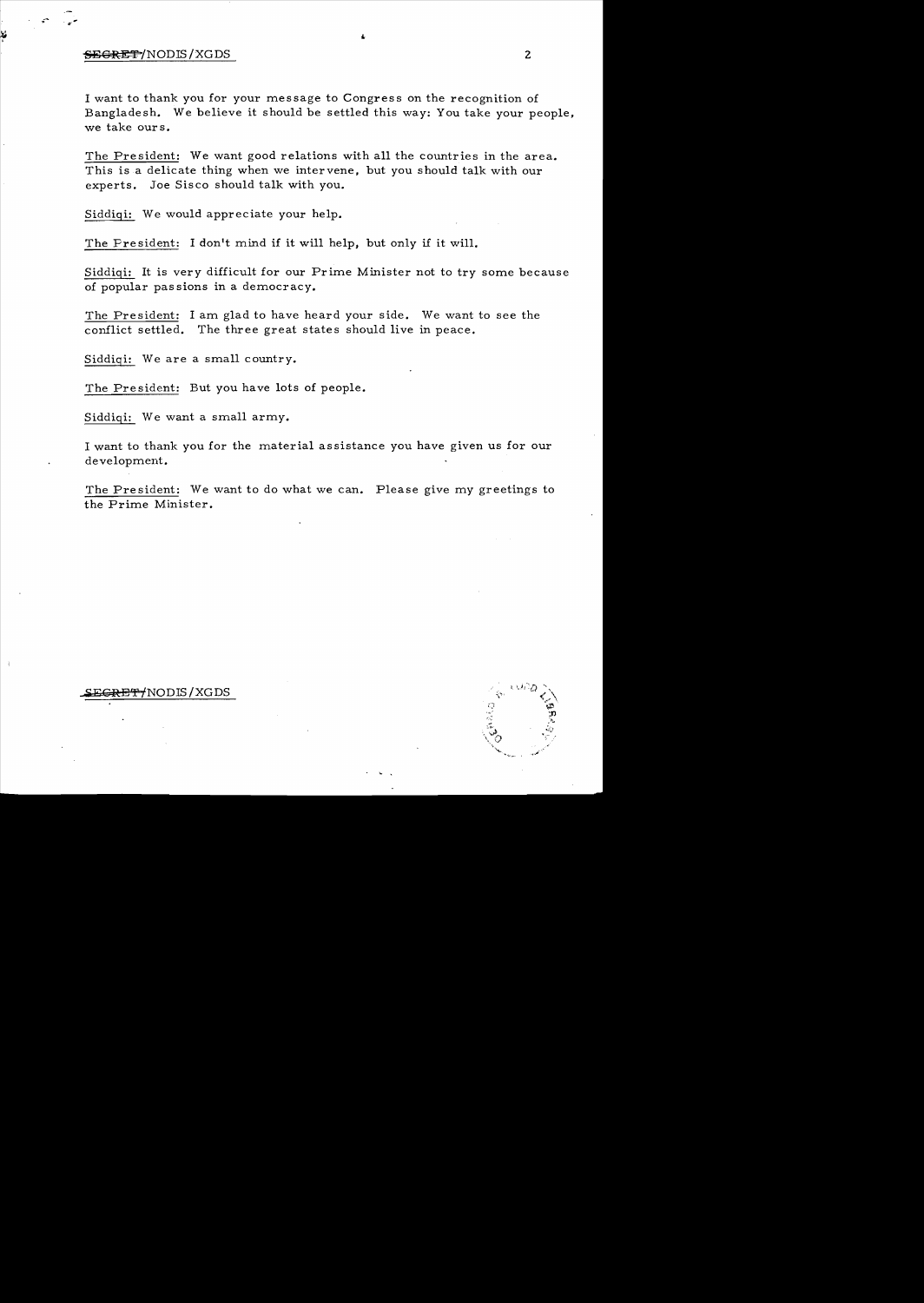$L$ 1972] S'iddigir formir. Ali 17 may  $1144$ S Promote titler will get putnosts you injection W/rjann mon in puttinsson mant Pure is not only those but SEA, ME, to Unit vous france for an estate what we could, We won't to extend from they to all, and boketur. I have wie have april to exclumps all lakes in exchange for Banjohn change for 195 Bedrotto has observe concer and Behavie + dran c/95, We think that is small to This is not undertweens - open that, depara concel hui antanis. Return of Bahanis will not course sorried port brease we will Take back exactly. We prelom of assumedation. compostante Bakette Andes Bengaris Inverge, therethought try semin one. The case bulg get us together One wrong political moine, but for passer in all. sucienty. Thanks priving to Congress on Mary of BD regue tole en propile, un cataloris thing when an intrum, but you take my ai experter Jue Scare should table 5 avec melleggemeinte your dans et avec Very defficient factor and the same lacos NSC MEMO, 11/24/08, STATE DEPT. GUIDELINES, State le viens 3/8/04 NARA DATE 3/3104